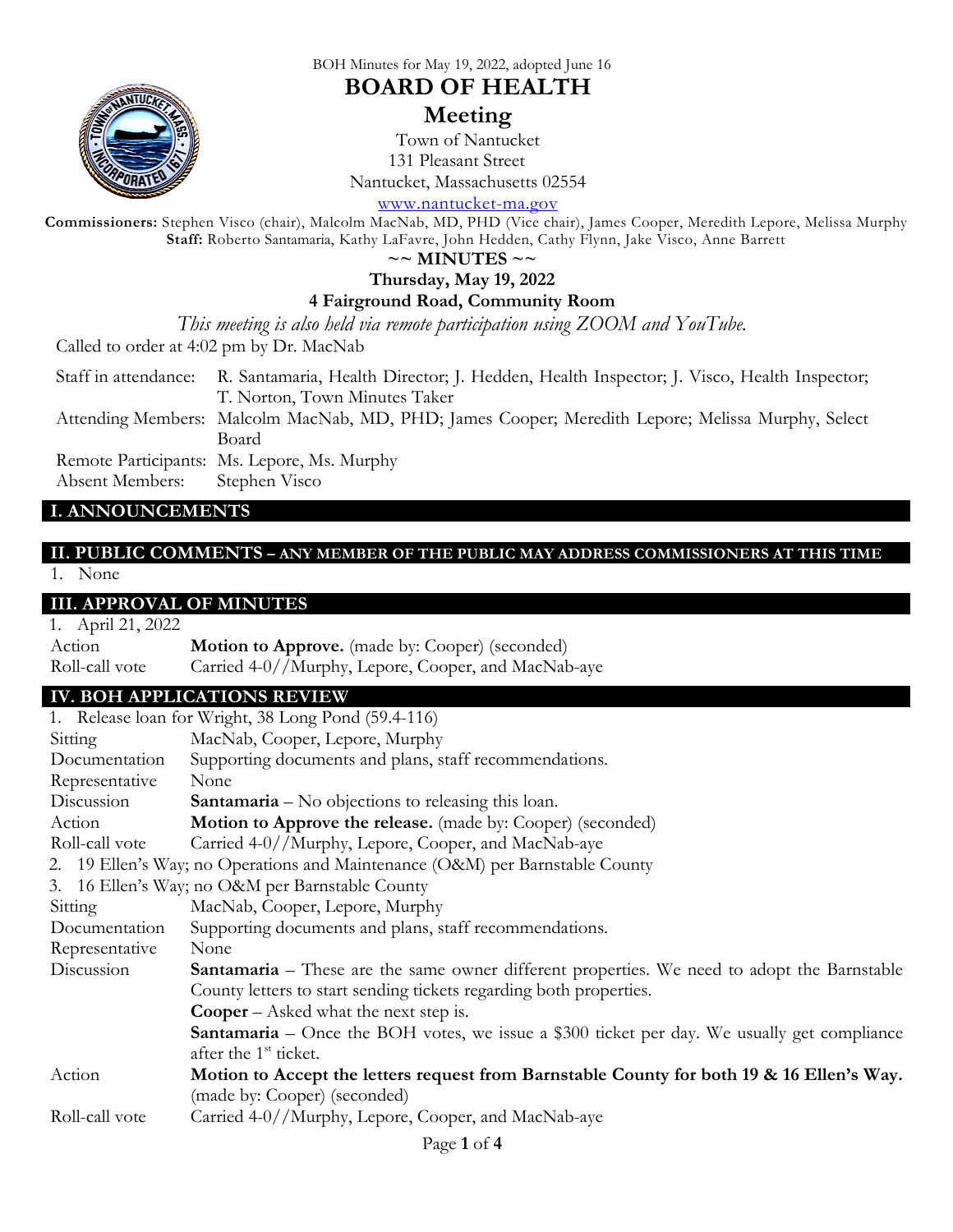|                        | BOH Minutes for May 19, 2022, adopted June 16                                                                                                                                                                                                                                                               |  |
|------------------------|-------------------------------------------------------------------------------------------------------------------------------------------------------------------------------------------------------------------------------------------------------------------------------------------------------------|--|
|                        | 4. Variance request for Next Level Watersports Day Camp: bathroom/hand washing facility                                                                                                                                                                                                                     |  |
| Sitting                | MacNab, Cooper, Lepore, Murphy                                                                                                                                                                                                                                                                              |  |
| Documentation          | Supporting documents and plans, staff recommendations.                                                                                                                                                                                                                                                      |  |
| Representative         | None                                                                                                                                                                                                                                                                                                        |  |
| Discussion             | Withdrawn.                                                                                                                                                                                                                                                                                                  |  |
| Action                 | No action necessary                                                                                                                                                                                                                                                                                         |  |
| Roll-call vote         | N/A                                                                                                                                                                                                                                                                                                         |  |
|                        | 5. Variance request for 8 Osprey Way (82-40) $56.02(A)$ & 64.04(B) nitrogen loading                                                                                                                                                                                                                         |  |
| Sitting                | MacNab, Cooper, Lepore, Murphy                                                                                                                                                                                                                                                                              |  |
| Documentation          | Supporting documents and plans, staff recommendations.                                                                                                                                                                                                                                                      |  |
| Representative         | Jeff Blackwell, Blackwell & Associates                                                                                                                                                                                                                                                                      |  |
| Discussion             | <b>Santamaria</b> – This is for a net negative nitrogen reduction system.                                                                                                                                                                                                                                   |  |
|                        | <b>Blackwell</b> – The existing is a 4-bedroom, conventional system; the owners are proposing a<br>construction project and installation of a new system with I/A technology and 6-bedroom<br>capacity; this would result in a $30\%$ reduction in nitrates.<br><b>Santamaria</b> – Staff has no objections |  |
| Action                 | <b>Motion to Approve the variance.</b> (made by: Cooper) (seconded)                                                                                                                                                                                                                                         |  |
| Roll-call vote         | Carried 4-0//Lepore, Murphy, Cooper, and MacNab-aye                                                                                                                                                                                                                                                         |  |
| <b>V. BOH BUSINESS</b> |                                                                                                                                                                                                                                                                                                             |  |

| 1. Pool Discussion |                                                                                                                                                                                                                                                                                                                                                                                                                                                                                                                                                                                                                                                                                                                                                                                                                                                                                                                                                                                                                                                                                                                                                                                                                                                                                                                                                                                                                                                                                                                                                                                                                                                                                                                |  |
|--------------------|----------------------------------------------------------------------------------------------------------------------------------------------------------------------------------------------------------------------------------------------------------------------------------------------------------------------------------------------------------------------------------------------------------------------------------------------------------------------------------------------------------------------------------------------------------------------------------------------------------------------------------------------------------------------------------------------------------------------------------------------------------------------------------------------------------------------------------------------------------------------------------------------------------------------------------------------------------------------------------------------------------------------------------------------------------------------------------------------------------------------------------------------------------------------------------------------------------------------------------------------------------------------------------------------------------------------------------------------------------------------------------------------------------------------------------------------------------------------------------------------------------------------------------------------------------------------------------------------------------------------------------------------------------------------------------------------------------------|--|
| Sitting            | MacNab, Cooper, Lepore, Murphy                                                                                                                                                                                                                                                                                                                                                                                                                                                                                                                                                                                                                                                                                                                                                                                                                                                                                                                                                                                                                                                                                                                                                                                                                                                                                                                                                                                                                                                                                                                                                                                                                                                                                 |  |
| Documentation      | Pool regulations; Short-term Rental (STR) bylaw                                                                                                                                                                                                                                                                                                                                                                                                                                                                                                                                                                                                                                                                                                                                                                                                                                                                                                                                                                                                                                                                                                                                                                                                                                                                                                                                                                                                                                                                                                                                                                                                                                                                |  |
| Public             | Brian Barnett                                                                                                                                                                                                                                                                                                                                                                                                                                                                                                                                                                                                                                                                                                                                                                                                                                                                                                                                                                                                                                                                                                                                                                                                                                                                                                                                                                                                                                                                                                                                                                                                                                                                                                  |  |
| Discussion         | <b>Santamaria</b> – This summer, we're still looking at the original regulations regarding pool use and<br>lifeguards. The internal discussion, regarding the STR bylaw becoming effective, is that it's not<br>prudent to discuss this now. We could have a more robust discussion once we look at the STR<br>regulations. He's asking to defer this discussion until the summer. In the meantime, the<br>regulations as they stand require camps and hotels to have certified lifeguards; subdivisions<br>wouldn't be required to have certified lifeguards. We're looking at using a percentage of the<br>neighborhood with semi-public pools; if the neighborhood has an homeowner's association and<br>they meet the percentage, we would require a certified, full-time lifeguard.<br><b>Murphy</b> $-$ She supports putting this off.<br><b>Barnett</b> – Asked for clarification of what the process would be regarding a regulation change.<br><b>MacNab</b> – Asked what is being done about improper discharge of pools.<br>Santamaria - Natural Resources Director Jeff Carlson and I drafted a set of Water Drainage<br>Regulations. Town Counsel has reviewed those and offered comments; Mr. Carlson, Town<br>Manager Libby Gibson, and I will meet about that later. It had to go through review by other<br>affected departments. We will bring it forward once we've incorporated Town Counsel's<br>recommendations; he'll forward it to the Board members.<br><b>Hedden</b> – It's in the pool regulations that it's illegal to discharge a pool in an unsanitary way and<br>onto public ways. The regulations would address dichlorination and neutralizing chemicals before<br>discharge. |  |
| Action             | No action at this time.                                                                                                                                                                                                                                                                                                                                                                                                                                                                                                                                                                                                                                                                                                                                                                                                                                                                                                                                                                                                                                                                                                                                                                                                                                                                                                                                                                                                                                                                                                                                                                                                                                                                                        |  |
| Roll-call vote     | N/A                                                                                                                                                                                                                                                                                                                                                                                                                                                                                                                                                                                                                                                                                                                                                                                                                                                                                                                                                                                                                                                                                                                                                                                                                                                                                                                                                                                                                                                                                                                                                                                                                                                                                                            |  |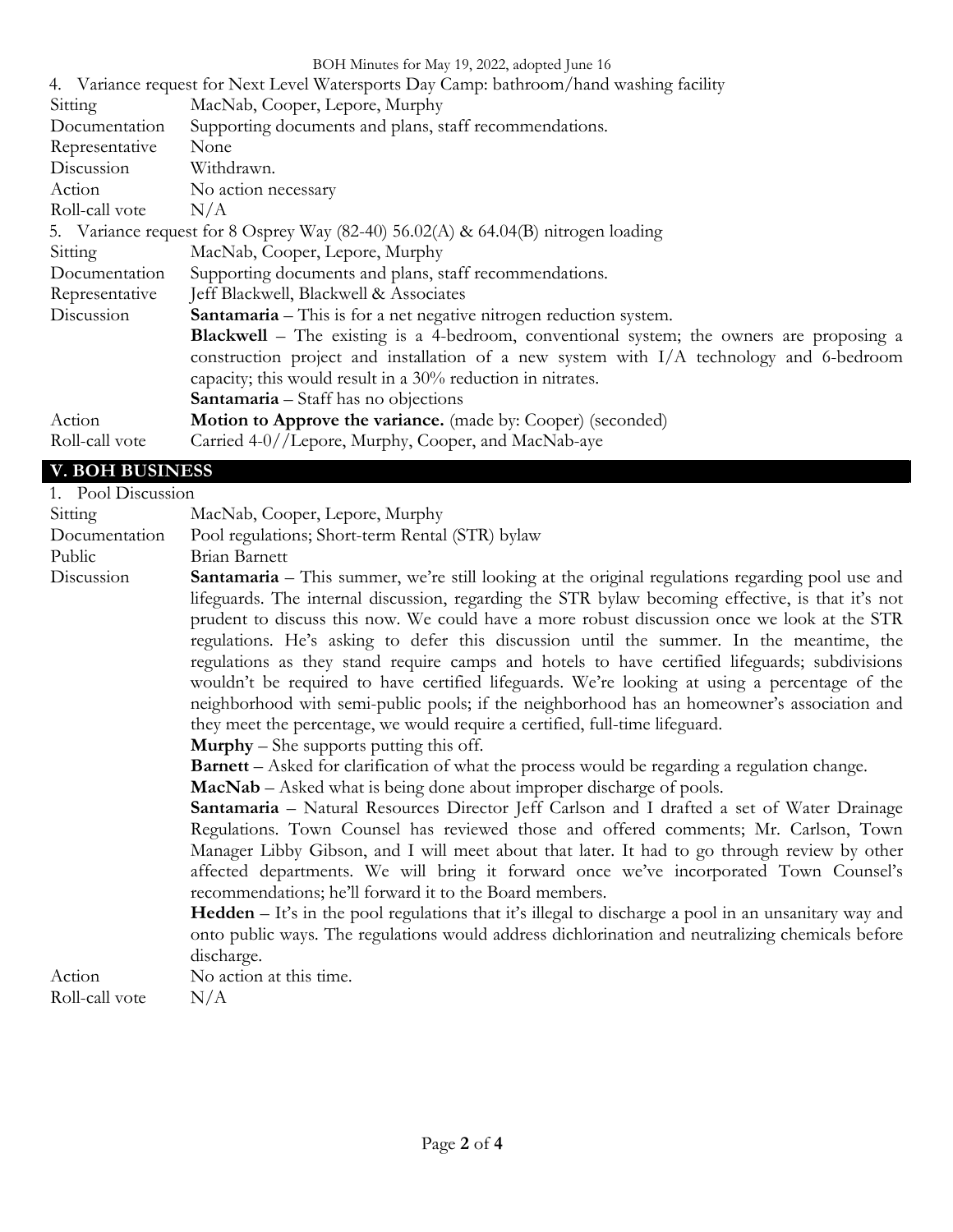| <b>Fertilizer Regulation Review</b><br>2. |  |
|-------------------------------------------|--|
|-------------------------------------------|--|

| Sitting       | MacNab, Cooper, Lepore, Murphy                     |
|---------------|----------------------------------------------------|
| Documentation | Draft Fertilizer Regulation                        |
| Public        | Mike Misurelli, State and Town licensed applicator |
|               | Emily Molden, Nantucket Land Council (NCL)         |
|               | Mark Lucas, Nantucket Golf Club Manager            |

Discussion **Santamaria** – Reviewed the draft Fertilizer Regulations. Once the Nantucket Planning and Economic Development Commission (NP&EDCK) approves the regulations to form, the BOH will hold a public hearing and vote. Explained how the regulation will streamline processes and make tracking data easier.

> **Cooper** – Wants to know how to get a property owner to be in the mix when something goes wrong; as written, the regulations go after the applicator.

> **Santamaria** – That's part of the education process. We've filmed a series of videos and connected with NCTV for these to be part of an Town informational program. On our website, we will be publishing which companies are licensed applicators. If we physically see the violation, we can react; we cannot walk onto a property to find a violation.

**MacNab** – We still haven't solved the enforcement problem.

Discussion about the problems with enforcement that are difficult to resolve.

**Santamaria** – The tracking will allow Mr. Carlson and I to better track abuse. A lot falls on our inspectors, and maintenance of the spreadsheet will be the responsibility of the Chief Environmental Officer. We need to update the regulations to capture the new number of applicators.

**Murphy** – There are limitations to enforcement; that in partnership with outreach and tracking is the most impactful way we can enforce this. She believes there has been some measurable improvement in water quality since passing of the original regulations; it's just not enough. She thinks this is a good solution, but it has to be a top priority of not just Town departments but the community. She thinks once a quarter, this should be on our agenda for an update.

**Santamaria** – Acknowledge the Fertilizer Advisory Committee (FAC) and their review of current regulations. The State Department of Environmental Protection (DEP) requires reporting and record keeping; we are asking for an analog of that. We are looking at using a 3<sup>rd</sup>-party reviewer to assess the accuracy of our reporting. The NLC would be good as a  $3^{rd}$ -party reviewer. This morning we were contacted by an officer Scotts, one of the world's largest fertilizer producer; they said they are willing to work with us.

**Misurelli** – The FAC needs to get back together and be more active in the record keeping. When it comes to products, we use different things for different times of the year and that is 3,000 pounds spread over 300 applicators from 150 companies; it could be a burden to whoever is tracking this information.

**Molden** – While we wait on the Legislature to respond to the home rule petition, it is important tools we have in place. We need to think about the best way to implement the regulations. The BOH is required under the regulations to maintain the education program and administer that assessment; however, there is more that can be done. It seems a good opportunity to get input from Island landscapers through the FAC. Asked if there is an intention to continue working with them; suggested a BOH member be an *ad hoc* member of the FAC. Thinks publishing licensed applicators on line is a good idea. There are a lot of resources that are needed; that could be an excellent discussion to have this summer. She'd be happy to continue working as a  $3<sup>rd</sup>$ -party reviewer.

**Lucas** – He was a member for the FAC and Article 68 workgroup; he likes these amendments. He agrees about the importance education and outreach. Enforcement is difficult, but Mr. Santamaria said that when inspectors are out, they get to know the applicators; that is a good opportunity for outreach. Asked if this would be voted on today.